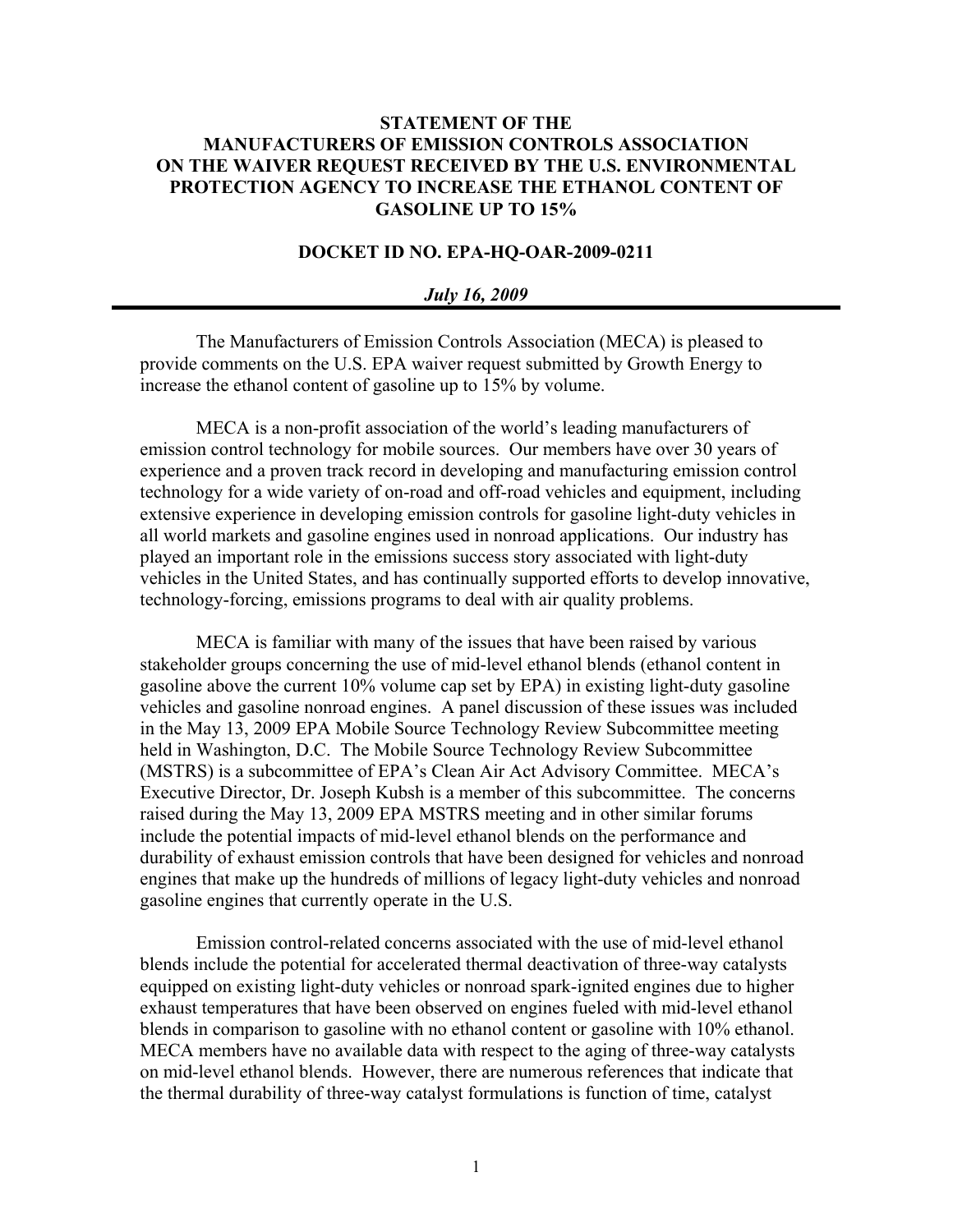temperature, and gas composition. Extended catalyst exposure to higher exhaust temperatures, especially in the presence of oxygen-rich exhaust conditions that can be created through the use of an oxygenated gasoline that contains ethanol, can accelerate catalyst thermal deactivation mechanisms (e.g., sintering of active precious metal sites, sintering of oxygen storage materials, and migration of active materials into inert support materials).

Based on these known three-way catalyst deactivation mechanisms, operation of existing light-duty vehicles on a mid-level ethanol blend over an extended period of time could create conditions that could lead to higher exhaust emissions than would have occurred with operation of the vehicle on gasoline with ethanol levels of 10% by volume or less. These catalyst thermal deactivation issues are likely to be more significant for older, Tier 1 or Tier 0-compliant vehicles (e.g., pre-2004 model year) and catalystequipped nonroad engines that do not have any adaptive air/fuel control capabilities. Some of these older vehicles (or nonroad engines) were equipped with less thermally robust catalyst formulations (compared to, for example, three-way catalysts designed for Tier 2-compliant applications) and the catalyst could see extended exposure to a high temperature, lean exhaust condition that is associated with an uncorrected lean air/fuel shift due to the higher oxygen content of the mid-level, ethanol-containing fuel. The potential increase in exhaust emissions that results from such vehicles (or nonroad engines) will depend on catalyst composition, air/fuel control characteristics of the vehicle (or nonroad engine), and the integrated time of catalyst exposure under lean, high temperature conditions.

Another emissions-related impact from engine operation on a mid-level ethanol blend is higher levels of aldehyde emissions (chiefly acetaldehyde). Aldehyde emissions are classified as a mobile source air toxic and are known to have significant public health impacts. Widespread use of mid-level ethanol blends in existing vehicles and catalystequipped nonroad engines will significantly increase the emissions inventory of aldehydes. The increase in aldehyde emissions will depend on the amount of ethanol present in gasoline, the operating characteristics of the vehicle or engine, and the catalyst formulation present on the vehicle or engine. Information on ethanol effects on vehicle emission performance has been the subject of several recent studies including studies sponsored by the Coordinating Research Council (CRC). Exhaust emission impacts for 12 late model vehicles certified to California emission regulations were reported on as part of CRC's E-67 test program (see *Environmental Science and Technology*, vol. 41, pp 4059-4064, 2007). In this study emissions of non-methane organic gases (NMOG), acetaldehyde, benzene, and 1-3, butadiene all increased with increasing ethanol content in the gasoline (ethanol contents of  $0, 5, 7$  and  $10$  vol% were included in this study).

Depending in part on a vehicle's ability to compensate for the oxygen content of the fuel and the composition of the catalyst equipped on the vehicle, NOx exhaust emissions have also been shown to increase on late model light-duty vehicles with increasing levels of ethanol in the fuel (see again the CRC E-67 test program results). Higher levels of NOx emissions from light-duty vehicles and nonroad engines operating on mid-level ethanol blends could lead to increased levels of ozone in regions with large